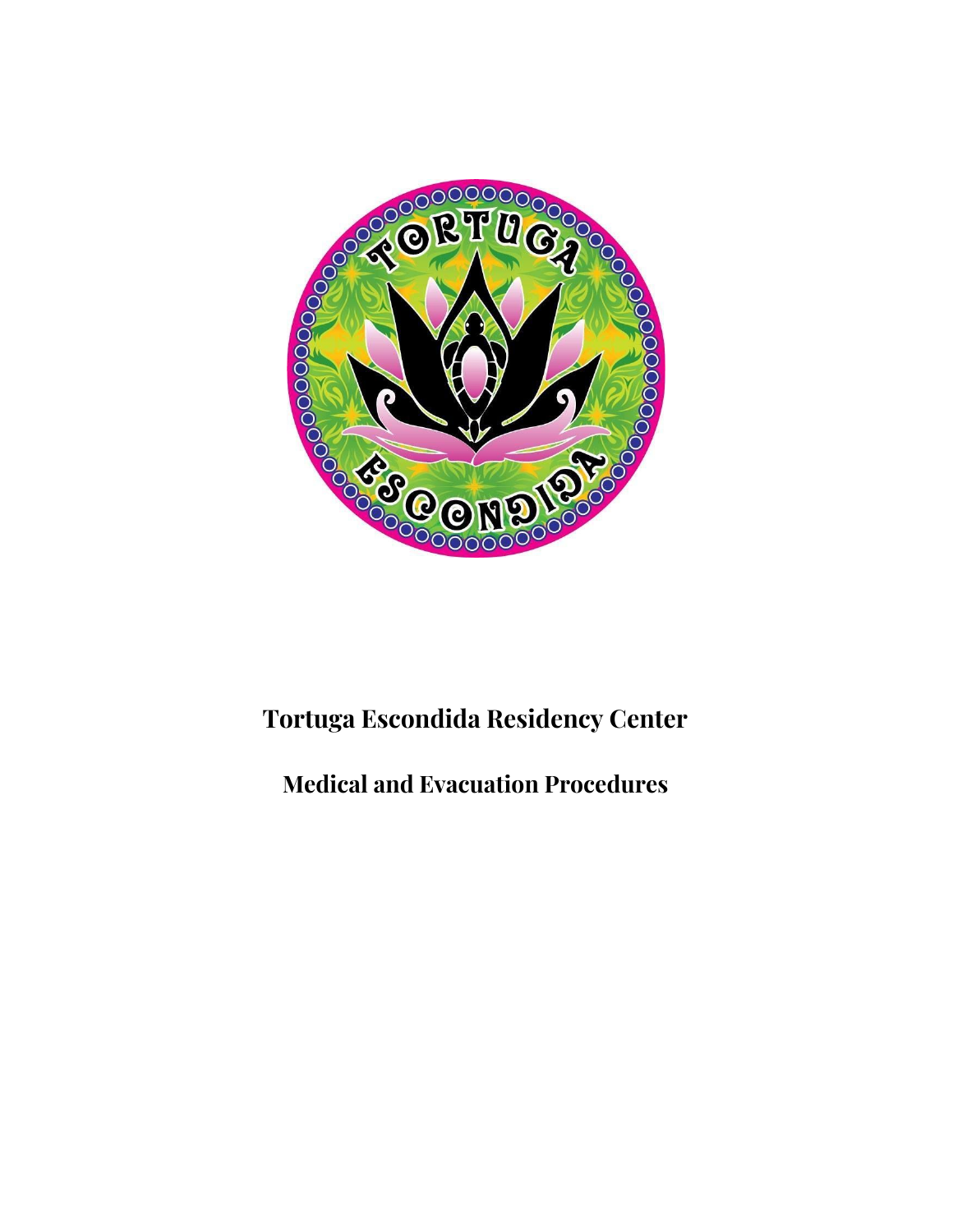# **Contents**

| Introduction                                | $\overline{2}$ |
|---------------------------------------------|----------------|
| Medical screening                           | $\overline{2}$ |
| Roles in the event of an Emergency          | $\overline{2}$ |
| <b>Medical Facilities in Country</b>        | 3              |
| <b>Recompression Chambers</b>               | 3              |
| Anti-Venom                                  | 3              |
| Communications                              | $\overline{4}$ |
| <b>Transfers</b>                            | 4              |
| <b>Evacuations from Various Field Sites</b> | $\overline{a}$ |
| Mass Evacuations and Disaster Management    | $\overline{4}$ |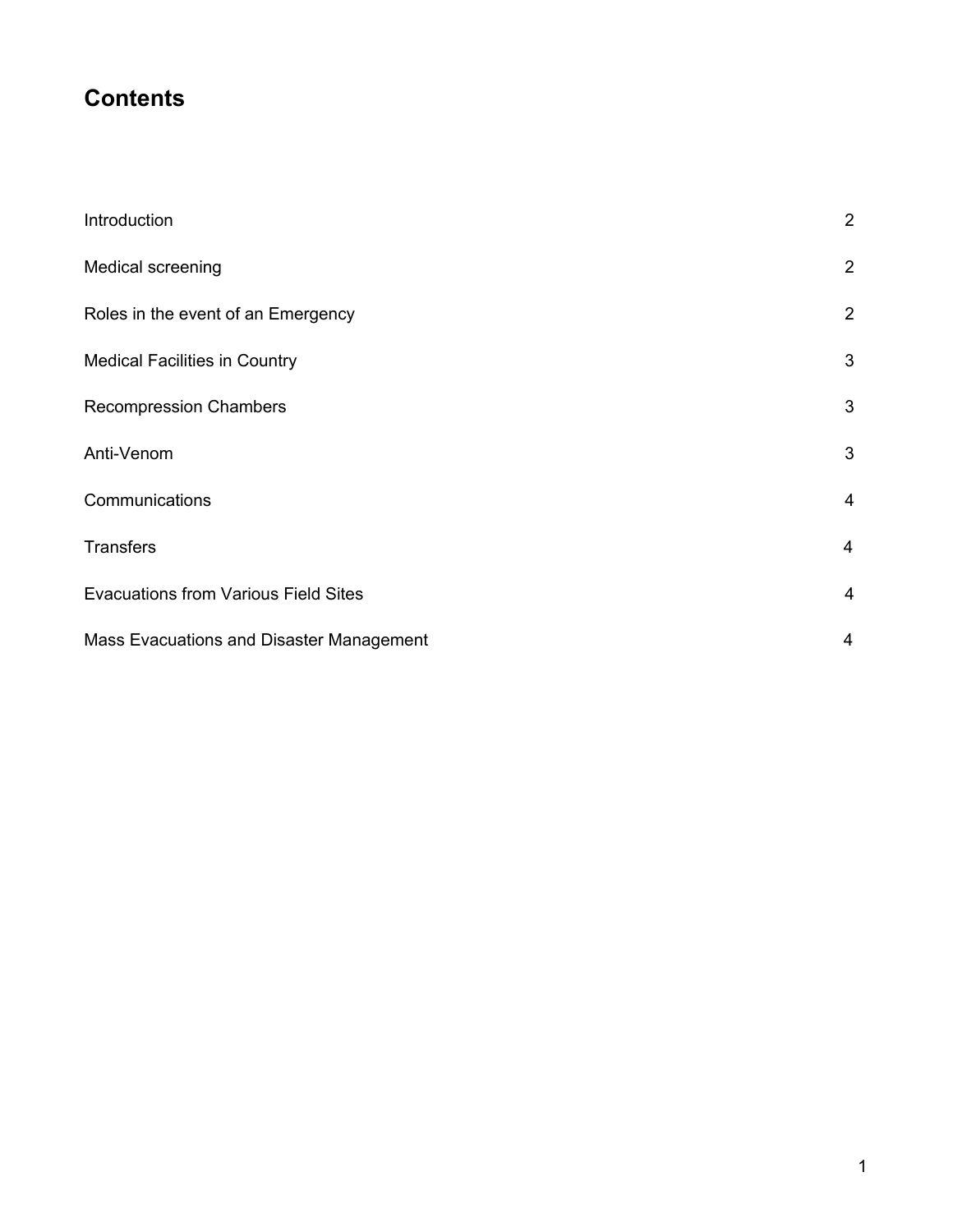#### Introduction

Tortuga Escondida Residency Center is a spacious accommodation for groups large and small. Located near the edge of a vast tropical forest, La Selva Maya, we are 10 minutes away from the Caribbean shoreline and Mesoamerican Reef. In both jungle and the sea nature's expressions cause inconveniences for humans. As a base camp for field study and data collection we take our guests safety of utmost importance. Both atthe facility and in the field there is great wonder, and some small risks that we have mitigating solutions for.

In this document and the Tortuga Escondida Residency Center Risk Assessment we provide a thorough overview of situations and solutions.

#### Medical screening

As with all expeditions careful planning is essential to ensure that all individuals enjoy a safe successful trip. Some members of the expedition team (including all volunteers and staff) may have significant pre-existing health problems or disabilities, which in the field, could potentially lead to problems. Please advise the Tortuga Escondida director if there are people in your group who we can accommodate as needed.

Written notice must be given to Tortuga Escondida identifying food allergies. We accommodate special food needs when preparing food for groups.

#### Roles in the event of an Emergency

Carefully planned evacuation protocols are in place. All staff will have training on the evacuation procedures and protocols.

Once a major incident leading to an evacuation is identified the Center Director will take overall control and will decide the level of emergency evacuation required for the patient. These are classified as either: Medium Priority, High Priority or Emergency.

Medium Priority – Cases in which the patient is in no immediate danger but the onsite facilities are unable to cope were their condition to deteriorate. An example of this would be dehydration due to sickness. This requires the patient to be moved as quickly as possible without the need to hire special vehicles or boats to the nearest appropriate suitable facilities in Playa de Carmen.

High Priority – Cases where the patient's health is at risk if immediate action is not taken. An example of this is a broken bone. This requires transportation, via specially arranged vehicles to medical facilities available in Playa del Carmen in the case of decompression sickness.

Emergency Priority – Cases requiring the fastest possible transfer, usually by air to Rivera Mayan in Playa del Carmen.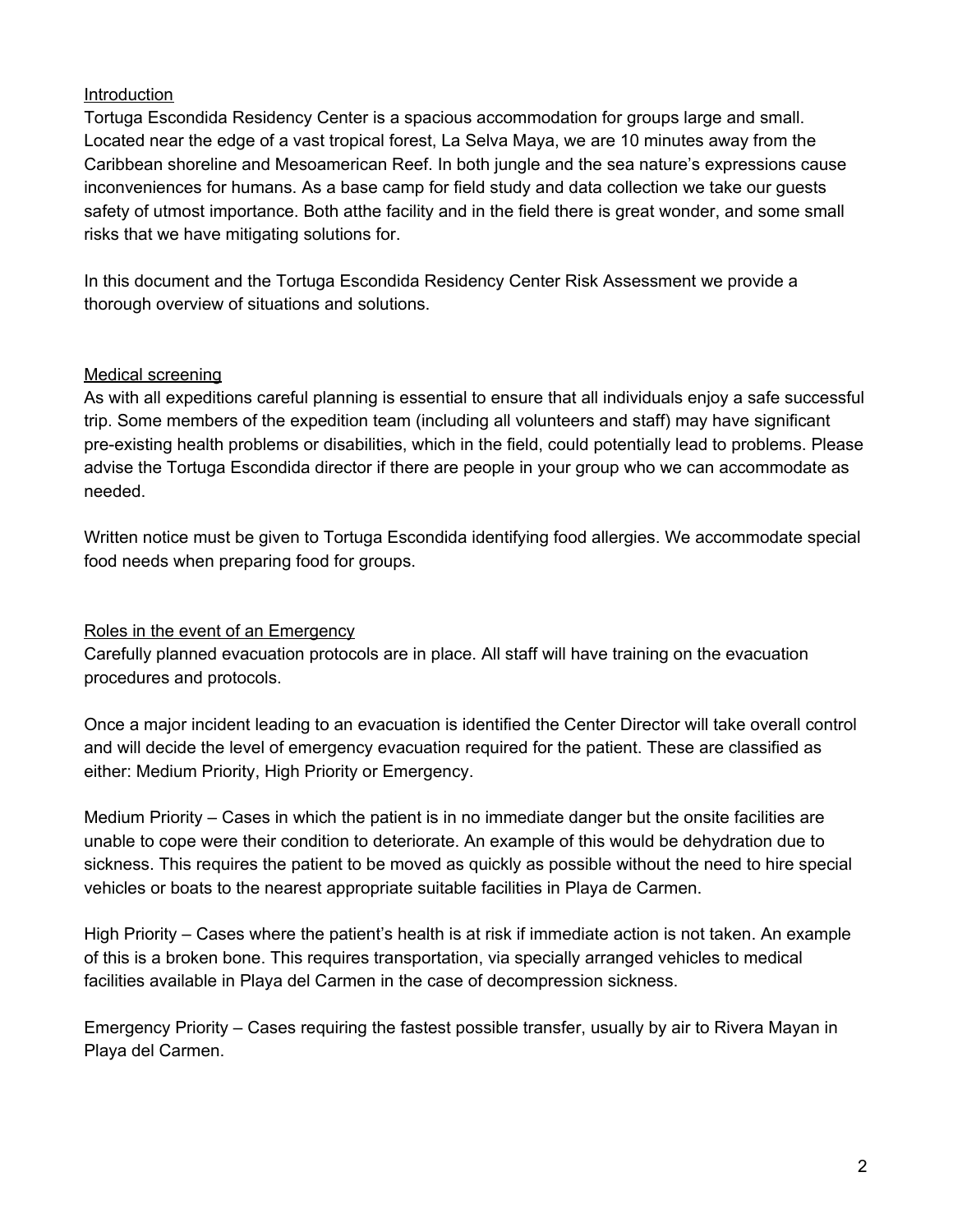Medical Facilities *In Akumal* Suitable for minor incidents and illness. Dr. Nestor Mendoza Gutierrez Address: Ave. Gonzalo Mz13 Lote 01 esq. Punta Piedra, Akumal, Quintana Roo, Mexico. Tel: 984 875 9090/9393 for the Medical Center; 984 806 4616 to speak with a doctor, or 044 984 876 2250 for an ambulance. Email: dr\_nestor\_akumal@yahoo.com.mx

A 24 hour medical center complete with pharmacy in the Akumal Pueblo. It has an emergency room, 2 sleep-in observation rooms with private bathrooms, a consulting room, and a pharmacy. The Medical Center and pharmacy are located on the main street in the pueblo one block past the police station.

# *In Playa del Carmen* Suitable for medium, high and emergency priority evacuations. 30 minute drive. Hospiten Riviera Maya Address: Colonia Balamcanché, Lote 1, MZA.30, Carr. Federal, Playacar Fase II en Playa del Carmen C.P. 77710, Quintana Roo, Mexico. Tel: +52 984 803 1002, Fax: +52 984 803 1606 Email: Rivieramaya@hospiten.com, Website: www.hospiten.es

Hospiten is a small, but very well equipped, Spanish hospital group offering a full medical surface to Western European standards. The hospital contains a trauma department, state-of-the-art equipment, European-trained bilingual doctors, operating rooms, a full stock of medicines, and is suitable for all kinds of diagnosis, treatment and emergency care.

Recompression Chambers Playa del Carmen International Clinic SSS Recompression Chamber Network Address: Avenida 10, esq 28 Nte, Playa del Carmen, Centro, C.P. 77710, Quintana Roo, Mexico Tel: 984 873 1365

This clinic is on call 24 hours a day, 7 days a week. The recompression chambers are run by two qualified doctors and the clinic can also provide emergency medical care, including diagnosis, X-ray, life support and surgery.

#### Anti-Venom

Anti-venom specific to the vipers and tropical rattlesnake are available in hospitals in Playa del Carmen. Playa del Carmen is a 30 minute drive from the marine sites in Akumal and Xpu Ha. As it is always advisable to administer antivenom in hospital surroundings due to the risk of anaphylactic shock, and patients have up to 4-6 hours following a snake before requiring treatment, anti-venom will not be stored on site because patients can be evacuated to a hospital within 3 hours of being bitten. Checks